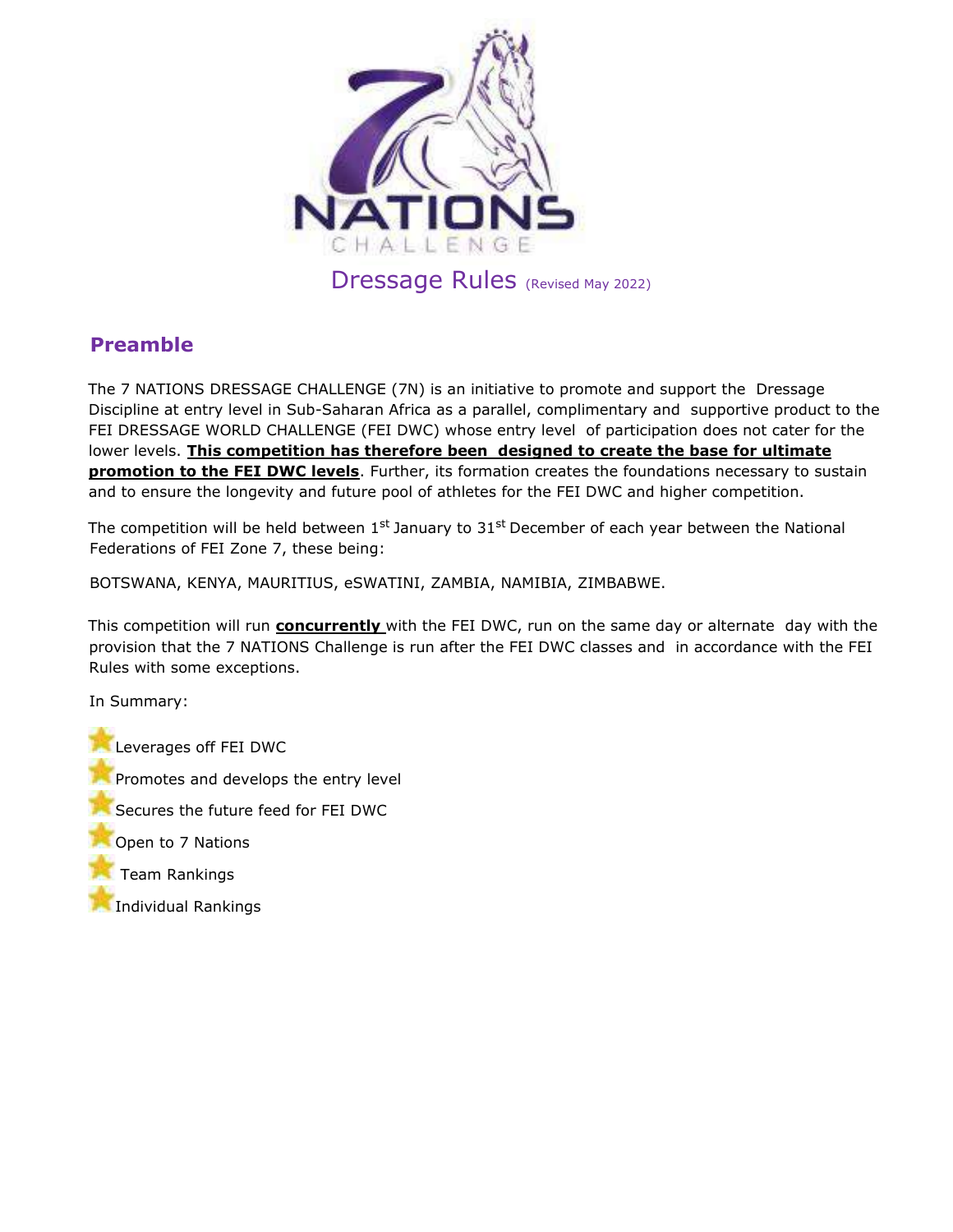

## **Rules**

- 1. All NF's must have submitted their intention to participate in the ensuing year no later than 1 October of each year. The deadline for participation is 1 November of each year. Should an NF declare their intention to participate without a follow-up confirmation by 1November then the intent to participate becomes the Confirmation of participation.
- 2. By entering the 7 NATIONS DRESSAGE CHALLENGE, each National Federation agrees to all expenses incurred by this competition. Furthermore, each NF agrees to share equally the travel fee of the Foreign Judge, after the FEI contribution has been deducted off the total travel figure. Should a NF decide not to participate in the 7 NATIONS Challenge, having confirmed their intent to participate after the final confirmation date of participation, the NF will still be liable for their portion of the expenses, unless it is the express majority wish of all participating NF's to allow that NF to cancel their participation in the Challenge.

Further each NF agrees to ensure the Foreign Judges expenses, whilst in their country, is met.

- 3. A floating trophy will be presented to the Winning Nation at the FEI Group IX meeting after the completion of the Challenge.
- 4. This event is open to a maximum of **40** starters (Tests Judged) **IN TOTAL** including **both** FEI DWC and 7 NATIONS CHALLENGE entries. Priority will be given to FEI DWC horse/rider combinations
- 5. STARTERS

5.1 A DWC rider takes preference and may enter as many times and in as many formats as is allowed by the DWC rule

5.2 A DWC horse and rider combination who has entered and started in the DWC may not enter and start in the 7 NATIONS.

5.3 A DWC Rider who has entered and started in the DWC may enter the 7 NATIONS on a different horse

5.4 A DWC Horse that has entered and started in the DWC may not enter the 7 NATIONS **Challenge** 

5.5 A horse and rider combination may enter both Preliminary and Elementary classes of the 7 NATIONS on either the same horse or on two different horses

- 5.6 A rider may only enter twice in the 7 NATIONS
- 5.7 A rider who rides two horses may only have one combination put forward for the team. This will be the riders highest score
- 5.8 The Team should be considered as three different riders with the highest scores but could be 2 different riders on the same horse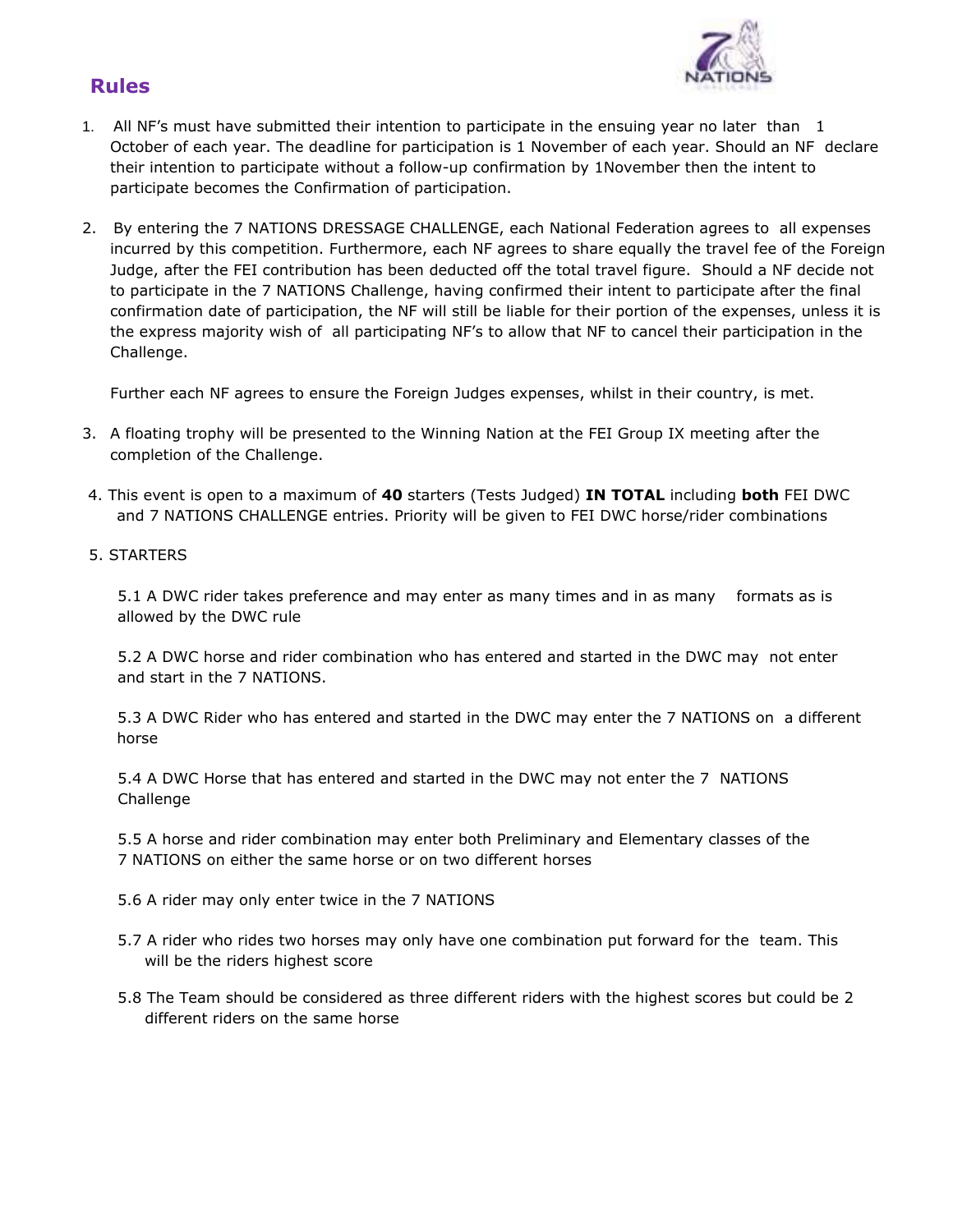### 6. RESTRICTION ON STARTERS

In the event the NF has more than 40 starters, a restriction of one horse/rider combination per class will be brought in to give equal opportunity. This restriction will work as follows:

6.1 The 7N horse/rider combination will be restricted to one Class thereafter. The 7N rider will be restricted to one horse. This restriction does not include the DWC horse

Should an exceptional circumstance arise, then the decision of the NF will determine the outcome of the starting list

#### 7. SCRATCHINGS

After closing date of the competition, must be accompanied by a valid Veterinary letter or recognized Doctor letter. Alternatively, a scratching penalty fee will be levied being the horses total entry fee.

#### 8. HORSE INSPECTION

All Horses / Ponies in both FEI DWC and 7 NATIONS CHALLENGE must be presented at the scheduled DWC horse inspection with identification – passports and required vaccination certificates (in accordance with their NF rules). Horses with invalid passports will not be allowed to start.

FEI DWC horses to be given priority order at the horse inspection, this at the discretion of the NF.

- 9. In the 7 NATIONS CHALLENGE classes Horses/Ponies are eligible if they are a minimum of **5** years. The Horse/Pony must be the minimum age at the beginning of the Challenge cycle, i.e. 1 January of each year.
- 10. Tests to be used for the 7 NATIONS CHALLENGE will be:
- 10.1 The Elementary Class FEI Challenge Elementary Test – edition2011
- 10.2 The Preliminary Class FEI Challenge Preliminary Test – edition 2011
- 11. All FEI DWC tests must be ridden before 7 NATIONS CHALLENGE tests
- 12. Ridden Test exceptions to FEI DWC Rules solely for the 7 NATIONS CHALLENGE

✓ Trot movements may be ridden in sitting or rising trot ✓ spurs are optional

- ✓ whips may be carried
- ✓ A caller may be used

#### 13. AGE GROUPS:

- 13.1 Children Under 12 Years of age (The competition is open to all children under the age of 12, up to and including the end of the calendar year in which they reach their 11th birthday)
- 13.2 Young Rider 12 years to 17 years of age